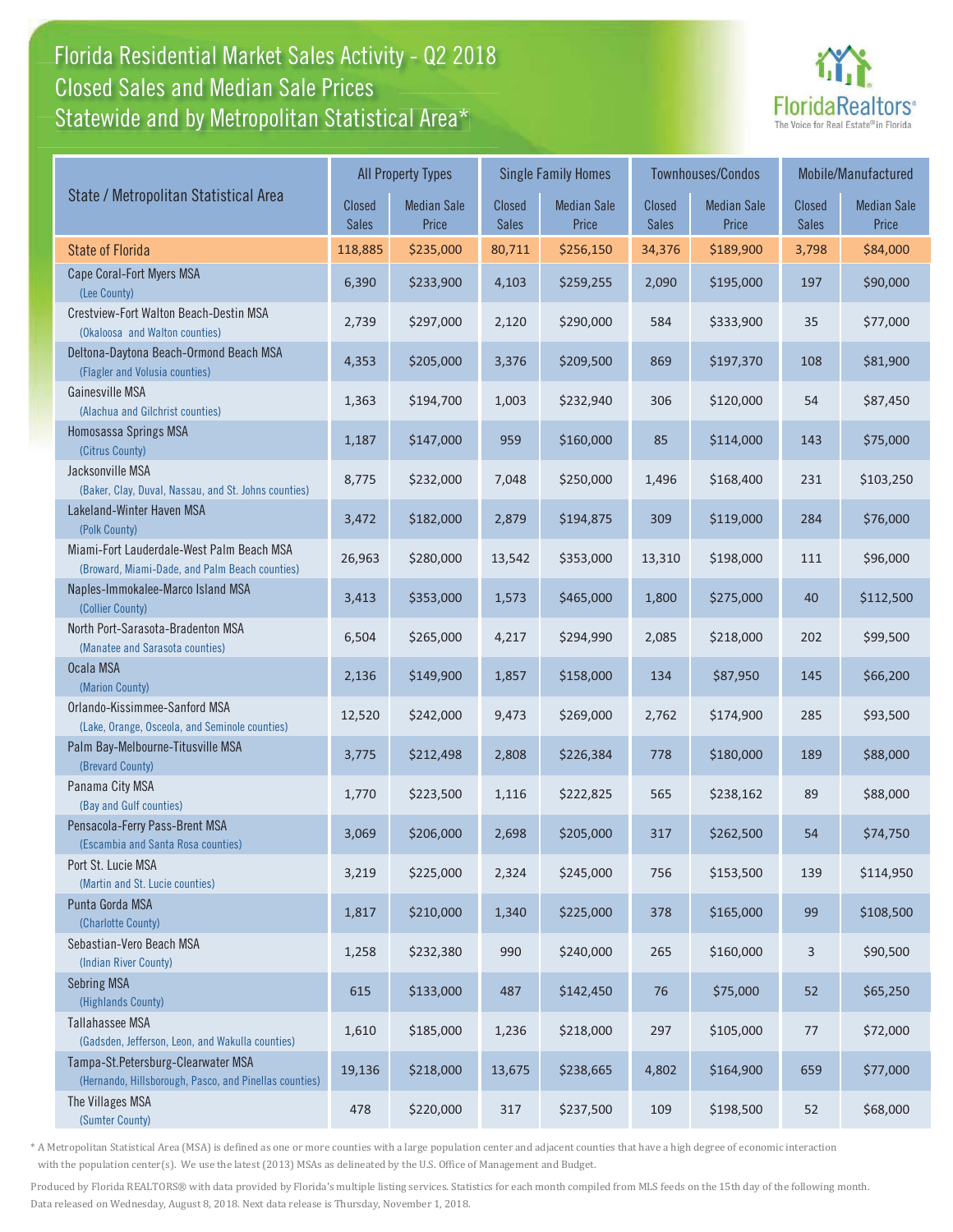#### Florida Residential Market Sales Activity - Q2 2018 Florida Residential Market Sales Activity Listed by County Closed Sales and Median Sale Prices



| County                     | <b>All Property Types</b>     |                             |                               | <b>Single Family Homes</b>  |                               | Townhouses/Condos           | Mobile/Manufactured    |                             |
|----------------------------|-------------------------------|-----------------------------|-------------------------------|-----------------------------|-------------------------------|-----------------------------|------------------------|-----------------------------|
|                            | <b>Closed</b><br><b>Sales</b> | <b>Median Sale</b><br>Price | <b>Closed</b><br><b>Sales</b> | <b>Median Sale</b><br>Price | <b>Closed</b><br><b>Sales</b> | <b>Median Sale</b><br>Price | Closed<br><b>Sales</b> | <b>Median Sale</b><br>Price |
| Alachua County             | 1,318                         | \$197,900                   | 979                           | \$235,000                   | 306                           | \$120,000                   | 33                     | \$89,500                    |
| <b>Baker County</b>        | 91                            | \$187,500                   | 80                            | \$193,500                   | 0                             | (No Sales)                  | $11\,$                 | \$102,500                   |
| <b>Bay County</b>          | 1,646                         | \$220,000                   | 1,007                         | \$219,900                   | 558                           | \$238,162                   | 81                     | \$89,000                    |
| <b>Bradford County</b>     | 72                            | \$133,950                   | 50                            | \$165,000                   | $\mathbf{1}$                  | \$145,000                   | 21                     | \$82,375                    |
| <b>Brevard County</b>      | 3,775                         | \$212,498                   | 2,808                         | \$226,384                   | 778                           | \$180,000                   | 189                    | \$88,000                    |
| <b>Broward County</b>      | 9,692                         | \$265,000                   | 4,544                         | \$359,238                   | 5,104                         | \$170,500                   | 44                     | \$116,000                   |
| <b>Calhoun County</b>      | 16                            | \$130,000                   | 16                            | \$130,000                   | 0                             | (No Sales)                  | $\mathbf 0$            | (No Sales)                  |
| <b>Charlotte County</b>    | 1,817                         | \$210,000                   | 1,340                         | \$225,000                   | 378                           | \$165,000                   | 99                     | \$108,500                   |
| <b>Citrus County</b>       | 1,187                         | \$147,000                   | 959                           | \$160,000                   | 85                            | \$114,000                   | 143                    | \$75,000                    |
| <b>Clay County</b>         | 1,106                         | \$210,000                   | 940                           | \$225,000                   | 101                           | \$145,000                   | 65                     | \$85,500                    |
| <b>Collier County</b>      | 3,413                         | \$353,000                   | 1,573                         | \$465,000                   | 1,800                         | \$275,000                   | 40                     | \$112,500                   |
| <b>Columbia County</b>     | 216                           | \$141,000                   | 176                           | \$161,000                   | 0                             | (No Sales)                  | 40                     | \$72,450                    |
| <b>DeSoto County</b>       | 88                            | \$144,000                   | 59                            | \$155,000                   | 13                            | \$150,000                   | 16                     | \$88,750                    |
| <b>Dixie County</b>        | 62                            | \$73,450                    | 27                            | \$78,000                    | 3                             | \$130,000                   | 32                     | \$57,375                    |
| <b>Duval County</b>        | 4,469                         | \$200,000                   | 3,647                         | \$215,000                   | 772                           | \$145,500                   | 50                     | \$77,450                    |
| <b>Escambia County</b>     | 1,597                         | \$180,000                   | 1,321                         | \$179,000                   | 251                           | \$259,000                   | 25                     | \$64,837                    |
| <b>Flagler County</b>      | 862                           | \$218,250                   | 737                           | \$220,000                   | 106                           | \$210,750                   | 19                     | \$130,000                   |
| <b>Franklin County</b>     | 90                            | \$295,000                   | 80                            | \$326,250                   | 7                             | \$130,000                   | 3                      | \$70,000                    |
| <b>Gadsden County</b>      | 92                            | \$140,000                   | 79                            | \$152,250                   | 0                             | (No Sales)                  | 13                     | \$82,400                    |
| <b>Gilchrist County</b>    | 45                            | \$135,000                   | 24                            | \$152,450                   | 0                             | (No Sales)                  | 21                     | \$70,000                    |
| <b>Glades County</b>       | 33                            | \$120,500                   | 16                            | \$159,000                   | 0                             | (No Sales)                  | 17                     | \$76,500                    |
| <b>Gulf County</b>         | 124                           | \$274,500                   | 109                           | \$284,900                   | 7                             | \$340,000                   | 8                      | \$82,500                    |
| <b>Hamilton County</b>     | 14                            | \$82,500                    | 11                            | \$97,000                    | 0                             | (No Sales)                  | 3                      | \$43,000                    |
| <b>Hardee County</b>       | 28                            | \$115,000                   | 21                            | \$135,000                   | 0                             | (No Sales)                  | 7                      | \$75,000                    |
| <b>Hendry County</b>       | 88                            | \$146,890                   | 66                            | \$152,000                   | 3                             | \$79,500                    | 19                     | \$100,000                   |
| <b>Hernando County</b>     | 1,386                         | \$159,900                   | 1,194                         | \$169,900                   | 32                            | \$100,000                   | 160                    | \$80,000                    |
| <b>Highlands County</b>    | 615                           | \$133,000                   | 487                           | \$142,450                   | 76                            | \$75,000                    | 52                     | \$65,250                    |
| <b>Hillsborough County</b> | 7,322                         | \$235,000                   | 5,633                         | \$255,000                   | 1,602                         | \$168,500                   | 87                     | \$124,500                   |
| <b>Holmes County</b>       | 29                            | \$85,899                    | 23                            | \$95,000                    | 0                             | (No Sales)                  | 6                      | \$58,700                    |
| <b>Indian River County</b> | 1,258                         | \$232,380                   | 990                           | \$240,000                   | 265                           | \$160,000                   | 3                      | \$90,500                    |
| Jackson County             | 88                            | \$117,500                   | 70                            | \$142,500                   | 0                             | (No Sales)                  | $18\,$                 | \$55,900                    |
| Jefferson County           | 52                            | \$177,450                   | 40                            | \$189,450                   | $\mathbf{1}$                  | \$139,500                   | $11\,$                 | \$117,000                   |
| Lafayette County           | 5                             | \$382,500                   | 4                             | \$535,000                   | 0                             | (No Sales)                  | $\mathbf{1}$           | \$55,000                    |
| <b>Lake County</b>         | 2,047                         | \$220,000                   | 1,778                         | \$230,000                   | 107                           | \$198,000                   | 162                    | \$90,000                    |
| Lee County                 | 6,390                         | \$233,900                   | 4,103                         | \$259,255                   | 2,090                         | \$195,000                   | 197                    | \$90,000                    |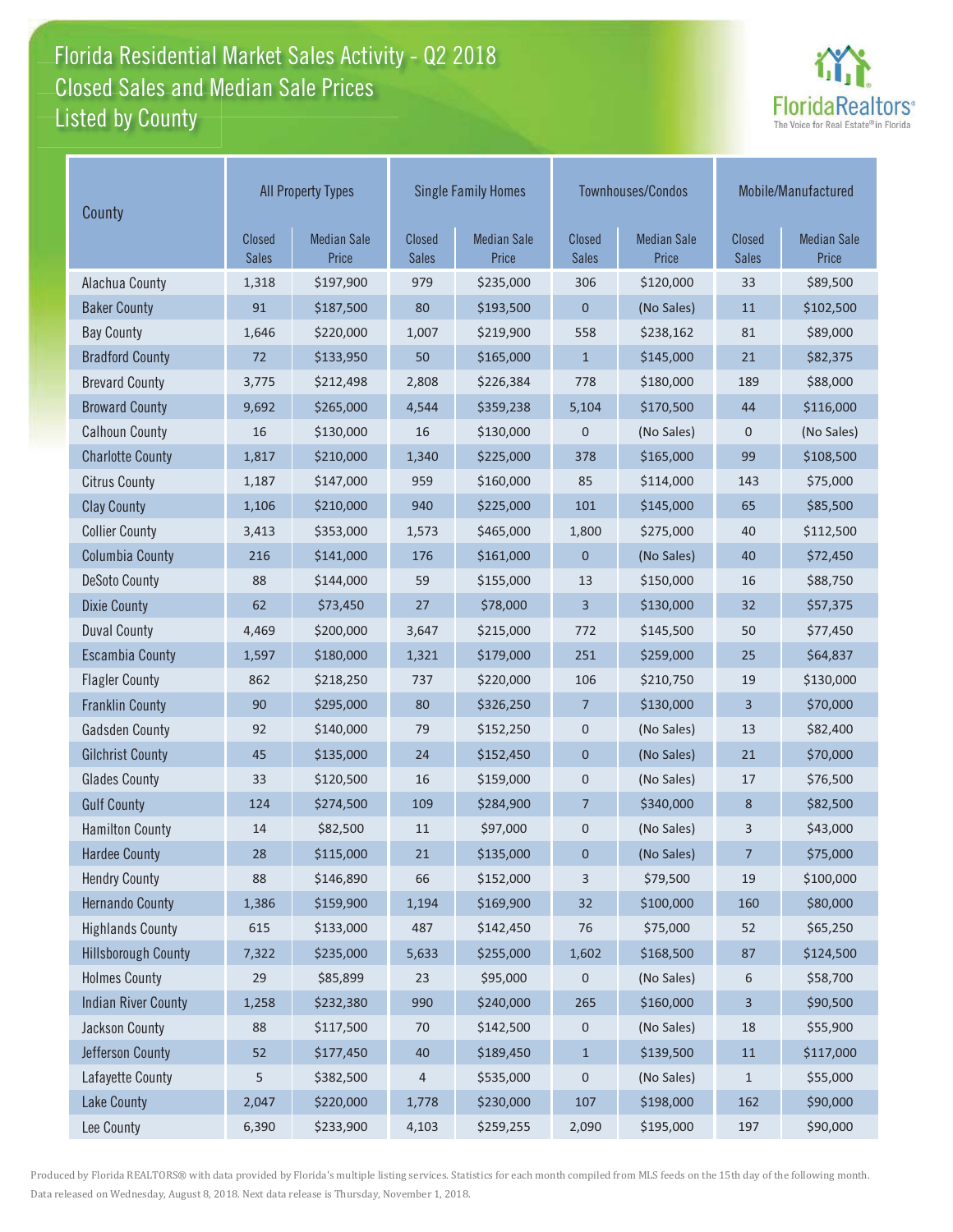# Florida Residential Market Sales Activity - Q2 2018 Florida Residential Market Sales Activity Closed Sales and Median Sale Prices<br>Listed by Zip Code (Grouped by County)\*



| County          | Zip Code | <b>All Property Types</b>     |                             | <b>Single Family Homes</b>    |                             |                               | <b>Townhouses/Condos</b>    | Mobile/Manufactured    |                             |
|-----------------|----------|-------------------------------|-----------------------------|-------------------------------|-----------------------------|-------------------------------|-----------------------------|------------------------|-----------------------------|
|                 |          | <b>Closed</b><br><b>Sales</b> | <b>Median Sale</b><br>Price | <b>Closed</b><br><b>Sales</b> | <b>Median Sale</b><br>Price | <b>Closed</b><br><b>Sales</b> | <b>Median Sale</b><br>Price | Closed<br><b>Sales</b> | <b>Median Sale</b><br>Price |
| <b>Baker</b>    | 32087    | 7                             | \$77,000                    | 4                             | \$157,500                   | $\mathbf 0$                   | (No Sales)                  | 3                      | \$47,350                    |
| <b>Baker</b>    | 32234    | 0                             | (No Sales)                  | 0                             | (No Sales)                  | $\mathbf 0$                   | (No Sales)                  | 0                      | (No Sales)                  |
| Bay             | 32401    | 91                            | \$140,000                   | 79                            | \$140,000                   | 12                            | \$151,250                   | $\mathbf 0$            | (No Sales)                  |
| Bay             | 32402    | 0                             | (No Sales)                  | $\mathbf 0$                   | (No Sales)                  | $\mathbf 0$                   | (No Sales)                  | $\mathbf 0$            | (No Sales)                  |
| Bay             | 32403    | 0                             | (No Sales)                  | $\boldsymbol{0}$              | (No Sales)                  | $\mathbf 0$                   | (No Sales)                  | $\boldsymbol{0}$       | (No Sales)                  |
| Bay             | 32404    | 220                           | \$184,550                   | 208                           | \$190,000                   | $\overline{2}$                | \$151,000                   | 10                     | \$70,000                    |
| Bay             | 32405    | 152                           | \$185,256                   | 152                           | \$185,256                   | $\mathbf 0$                   | (No Sales)                  | $\mathbf 0$            | (No Sales)                  |
| Bay             | 32406    | $\mathbf{0}$                  | (No Sales)                  | $\overline{0}$                | (No Sales)                  | $\overline{0}$                | (No Sales)                  | $\mathbf 0$            | (No Sales)                  |
| Bay             | 32407    | 218                           | \$234,000                   | 102                           | \$231,500                   | 112                           | \$245,000                   | $\overline{4}$         | \$90,250                    |
| Bay             | 32408    | 374                           | \$235,500                   | 127                           | \$288,000                   | 222                           | \$229,000                   | 25                     | \$130,000                   |
| Bay             | 32409    | 72                            | \$229,975                   | 59                            | \$255,900                   | $\mathbf{1}$                  | \$300,000                   | 12                     | \$99,750                    |
| Bay             | 32410    | $\overline{2}$                | \$325,000                   | $\mathbf 0$                   | (No Sales)                  | $\overline{2}$                | \$325,000                   | $\mathbf{0}$           | (No Sales)                  |
| Bay             | 32411    | 0                             | (No Sales)                  | $\pmb{0}$                     | (No Sales)                  | $\mathbf 0$                   | (No Sales)                  | $\mathbf 0$            | (No Sales)                  |
| Bay             | 32412    | $\overline{0}$                | (No Sales)                  | $\mathbf 0$                   | (No Sales)                  | $\mathbf 0$                   | (No Sales)                  | $\mathbf 0$            | (No Sales)                  |
| Bay             | 32413    | 339                           | \$280,000                   | 139                           | \$279,900                   | 191                           | \$289,900                   | 9                      | \$92,000                    |
| Bay             | 32417    | 0                             | (No Sales)                  | $\mathbf 0$                   | (No Sales)                  | $\mathbf 0$                   | (No Sales)                  | $\mathbf 0$            | (No Sales)                  |
| Bay             | 32437    | 0                             | (No Sales)                  | 0                             | (No Sales)                  | $\mathbf 0$                   | (No Sales)                  | $\boldsymbol{0}$       | (No Sales)                  |
| Bay             | 32438    | 7                             | \$85,000                    | $\overline{2}$                | \$144,750                   | $\mathbf 0$                   | (No Sales)                  | 5                      | \$40,000                    |
| Bay             | 32444    | 116                           | \$213,950                   | 116                           | \$213,950                   | $\mathbf 0$                   | (No Sales)                  | $\mathbf 0$            | (No Sales)                  |
| Bay             | 32456    | 35                            | \$270,000                   | 15                            | \$271,500                   | 16                            | \$277,500                   | $\overline{4}$         | \$171,000                   |
| Bay             | 32461    | 0                             | (No Sales)                  | 0                             | (No Sales)                  | 0                             | (No Sales)                  | 0                      | (No Sales)                  |
| Bay             | 32462    | $\overline{0}$                | (No Sales)                  | $\mathbf 0$                   | (No Sales)                  | $\overline{0}$                | (No Sales)                  | $\overline{0}$         | (No Sales)                  |
| Bay             | 32466    | 20                            | \$118,070                   | 8                             | \$205,000                   | $\mathbf 0$                   | (No Sales)                  | 12                     | \$77,000                    |
| <b>Bradford</b> | 32042    | 0                             | (No Sales)                  | 0                             | (No Sales)                  | $\mathbf 0$                   | (No Sales)                  | $\mathbf{0}$           | (No Sales)                  |
| <b>Bradford</b> | 32044    | 5                             | \$83,000                    | 3                             | \$83,000                    | $\mathbf 0$                   | (No Sales)                  | $\overline{2}$         | \$82,410                    |
| <b>Bradford</b> | 32054    | $\overline{2}$                | \$97,000                    | $\mathbf 0$                   | (No Sales)                  | $\mathbf 0$                   | (No Sales)                  | $\overline{2}$         | \$97,000                    |
| <b>Bradford</b> | 32058    | 11                            | \$117,000                   | 4                             | \$182,500                   | 0                             | (No Sales)                  | $\overline{7}$         | \$87,000                    |
| <b>Bradford</b> | 32083    | 0                             | (No Sales)                  | 0                             | (No Sales)                  | $\boldsymbol{0}$              | (No Sales)                  | 0                      | (No Sales)                  |
| <b>Bradford</b> | 32091    | 31                            | \$127,000                   | 25                            | \$131,900                   | $\mathbf 0$                   | (No Sales)                  | 6                      | \$60,375                    |
| <b>Bradford</b> | 32622    | 3                             | \$65,000                    | $\overline{2}$                | \$106,250                   | $\pmb{0}$                     | (No Sales)                  | $\mathbf{1}$           | \$59,950                    |
| <b>Bradford</b> | 32656    | 9                             | \$182,500                   | 8                             | \$194,999                   | 0                             | (No Sales)                  | $\mathbf{1}$           | \$55,000                    |
| <b>Bradford</b> | 32666    | $11\,$                        | \$230,000                   | 8                             | \$300,000                   | $\mathbf{1}$                  | \$145,000                   | $\overline{2}$         | \$89,000                    |
| <b>Bradford</b> | 32694    | 0                             | (No Sales)                  | 0                             | (No Sales)                  | $\mathbf 0$                   | (No Sales)                  | 0                      | (No Sales)                  |
| <b>Brevard</b>  | 32754    | 52                            | \$173,450                   | 34                            | \$214,471                   | $\pmb{0}$                     | (No Sales)                  | $18\,$                 | \$94,100                    |
| <b>Brevard</b>  | 32775    | 0                             | (No Sales)                  | 0                             | (No Sales)                  | 0                             | (No Sales)                  | 0                      | (No Sales)                  |
| <b>Brevard</b>  | 32780    | 244                           | \$149,900                   | 161                           | \$180,000                   | 77                            | \$88,500                    | 6                      | \$104,950                   |
| <b>Brevard</b>  | 32781    | 0                             | (No Sales)                  | 0                             | (No Sales)                  | $\boldsymbol{0}$              | (No Sales)                  | 0                      | (No Sales)                  |
| <b>Brevard</b>  | 32783    | 0                             | (No Sales)                  | $\pmb{0}$                     | (No Sales)                  | $\pmb{0}$                     | (No Sales)                  | $\pmb{0}$              | (No Sales)                  |

\* Statistics for each listed zip code are presented only for the portion of the zip code located inside the county specified.

As a result, some zip codes will appear in this list more than once if they cover areas in more than one county.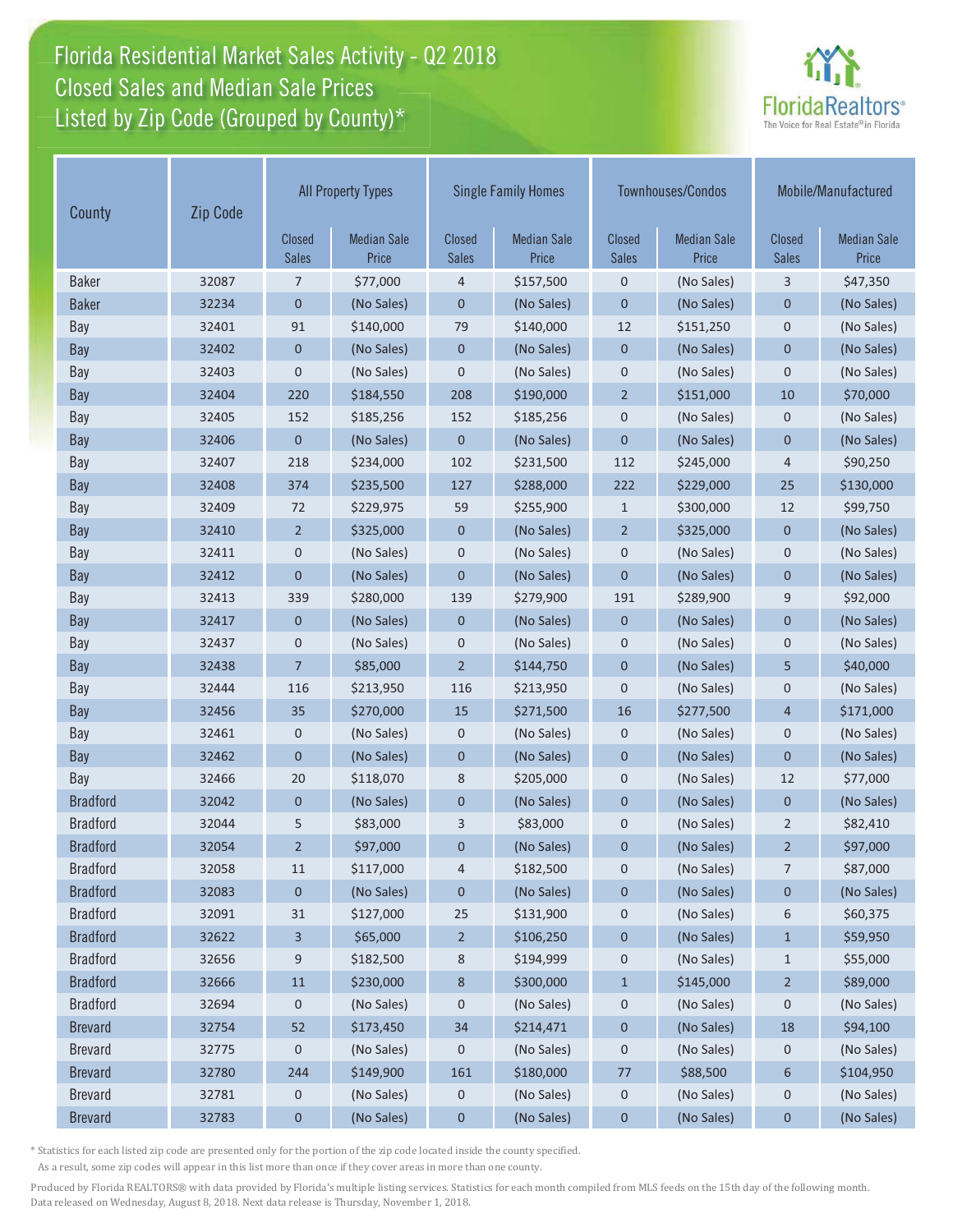# Florida Residential Market Sales Activity - Q2 2018 Florida Residential Market Sales Activity Closed Sales and Median Sale Prices<br>Listed by Zip Code (Grouped by County)\*



| Zip Code<br>County |       | <b>All Property Types</b>     |                             | <b>Single Family Homes</b>    |                             | <b>Townhouses/Condos</b>      |                             | Mobile/Manufactured    |                             |
|--------------------|-------|-------------------------------|-----------------------------|-------------------------------|-----------------------------|-------------------------------|-----------------------------|------------------------|-----------------------------|
|                    |       | <b>Closed</b><br><b>Sales</b> | <b>Median Sale</b><br>Price | <b>Closed</b><br><b>Sales</b> | <b>Median Sale</b><br>Price | <b>Closed</b><br><b>Sales</b> | <b>Median Sale</b><br>Price | Closed<br><b>Sales</b> | <b>Median Sale</b><br>Price |
| <b>Brevard</b>     | 32796 | 109                           | \$155,000                   | 93                            | \$160,000                   | 14                            | \$99,500                    | $\overline{2}$         | \$55,000                    |
| <b>Brevard</b>     | 32815 | 0                             | (No Sales)                  | 0                             | (No Sales)                  | $\mathbf 0$                   | (No Sales)                  | 0                      | (No Sales)                  |
| <b>Brevard</b>     | 32899 | 0                             | (No Sales)                  | 0                             | (No Sales)                  | $\mathbf 0$                   | (No Sales)                  | $\mathbf 0$            | (No Sales)                  |
| <b>Brevard</b>     | 32901 | 115                           | \$189,000                   | 94                            | \$207,000                   | 21                            | \$155,000                   | $\mathbf 0$            | (No Sales)                  |
| <b>Brevard</b>     | 32902 | $\mathbf 0$                   | (No Sales)                  | 0                             | (No Sales)                  | $\mathbf 0$                   | (No Sales)                  | $\mathbf 0$            | (No Sales)                  |
| <b>Brevard</b>     | 32903 | 115                           | \$350,000                   | 69                            | \$399,900                   | 46                            | \$239,000                   | $\mathbf 0$            | (No Sales)                  |
| <b>Brevard</b>     | 32904 | 219                           | \$242,900                   | 179                           | \$251,000                   | 27                            | \$136,500                   | 13                     | \$77,000                    |
| <b>Brevard</b>     | 32905 | 181                           | \$140,000                   | 119                           | \$163,000                   | 42                            | \$101,450                   | 20                     | \$73,250                    |
| <b>Brevard</b>     | 32906 | 0                             | (No Sales)                  | 0                             | (No Sales)                  | $\mathbf 0$                   | (No Sales)                  | $\mathbf 0$            | (No Sales)                  |
| <b>Brevard</b>     | 32907 | 234                           | \$175,000                   | 223                           | \$179,900                   | $\mathbf 0$                   | (No Sales)                  | 11                     | \$67,900                    |
| <b>Brevard</b>     | 32908 | 68                            | \$191,500                   | 68                            | \$191,500                   | $\mathbf 0$                   | (No Sales)                  | $\mathbf 0$            | (No Sales)                  |
| <b>Brevard</b>     | 32909 | 235                           | \$195,750                   | 232                           | \$197,450                   | 3                             | \$168,750                   | $\mathbf 0$            | (No Sales)                  |
| <b>Brevard</b>     | 32910 | 0                             | (No Sales)                  | 0                             | (No Sales)                  | $\mathbf 0$                   | (No Sales)                  | $\mathbf 0$            | (No Sales)                  |
| <b>Brevard</b>     | 32911 | $\mathbf 0$                   | (No Sales)                  | $\mathbf 0$                   | (No Sales)                  | $\mathbf 0$                   | (No Sales)                  | $\mathbf{0}$           | (No Sales)                  |
| <b>Brevard</b>     | 32912 | 0                             | (No Sales)                  | 0                             | (No Sales)                  | $\mathbf 0$                   | (No Sales)                  | 0                      | (No Sales)                  |
| <b>Brevard</b>     | 32919 | $\mathbf 0$                   | (No Sales)                  | $\mathbf 0$                   | (No Sales)                  | $\mathbf 0$                   | (No Sales)                  | $\mathbf 0$            | (No Sales)                  |
| <b>Brevard</b>     | 32920 | 117                           | \$225,000                   | 8                             | \$265,000                   | 109                           | \$222,000                   | $\mathbf 0$            | (No Sales)                  |
| <b>Brevard</b>     | 32922 | 44                            | \$98,000                    | 38                            | \$98,000                    | 6                             | \$206,000                   | $\mathbf 0$            | (No Sales)                  |
| <b>Brevard</b>     | 32923 | 0                             | (No Sales)                  | 0                             | (No Sales)                  | $\mathbf 0$                   | (No Sales)                  | $\mathbf 0$            | (No Sales)                  |
| <b>Brevard</b>     | 32924 | $\overline{0}$                | (No Sales)                  | $\overline{0}$                | (No Sales)                  | $\mathbf 0$                   | (No Sales)                  | $\mathbf{0}$           | (No Sales)                  |
| <b>Brevard</b>     | 32925 | $\mathbf 0$                   | (No Sales)                  | 0                             | (No Sales)                  | $\mathbf 0$                   | (No Sales)                  | $\mathbf 0$            | (No Sales)                  |
| <b>Brevard</b>     | 32926 | 108                           | \$170,000                   | 83                            | \$208,000                   | $\overline{4}$                | \$115,000                   | 21                     | \$100,000                   |
| <b>Brevard</b>     | 32927 | 167                           | \$180,000                   | 156                           | \$185,000                   | 7                             | \$129,000                   | 4                      | \$66,850                    |
| <b>Brevard</b>     | 32931 | 142                           | \$300,000                   | 35                            | \$435,000                   | 107                           | \$270,000                   | $\mathbf 0$            | (No Sales)                  |
| <b>Brevard</b>     | 32932 | 0                             | (No Sales)                  | 0                             | (No Sales)                  | $\mathbf 0$                   | (No Sales)                  | $\mathbf 0$            | (No Sales)                  |
| <b>Brevard</b>     | 32934 | 89                            | \$280,000                   | 83                            | \$292,000                   | 6                             | \$92,000                    | $\mathbf 0$            | (No Sales)                  |
| <b>Brevard</b>     | 32935 | 257                           | \$165,063                   | 195                           | \$174,500                   | 61                            | \$100,500                   | $\mathbf{1}$           | \$80,000                    |
| <b>Brevard</b>     | 32936 | 0                             | (No Sales)                  | 0                             | (No Sales)                  | $\mathbf 0$                   | (No Sales)                  | 0                      | (No Sales)                  |
| <b>Brevard</b>     | 32937 | 216                           | \$310,000                   | 119                           | \$342,500                   | 97                            | \$262,500                   | $\mathbf 0$            | (No Sales)                  |
| <b>Brevard</b>     | 32940 | 359                           | \$305,900                   | 305                           | \$331,919                   | 54                            | \$208,500                   | $\pmb{0}$              | (No Sales)                  |
| <b>Brevard</b>     | 32941 | 0                             | (No Sales)                  | $\mathbf 0$                   | (No Sales)                  | 0                             | (No Sales)                  | 0                      | (No Sales)                  |
| <b>Brevard</b>     | 32949 | 13                            | \$399,900                   | $13$                          | \$399,900                   | $\pmb{0}$                     | (No Sales)                  | $\pmb{0}$              | (No Sales)                  |
| <b>Brevard</b>     | 32950 | 22                            | \$347,500                   | 22                            | \$347,500                   | 0                             | (No Sales)                  | $\mathbf 0$            | (No Sales)                  |
| <b>Brevard</b>     | 32951 | 94                            | \$388,500                   | 64                            | \$415,000                   | 29                            | \$294,194                   | $\mathbf{1}$           | \$96,000                    |
| <b>Brevard</b>     | 32952 | 105                           | \$300,000                   | 93                            | \$316,250                   | 12                            | \$230,000                   | $\mathbf 0$            | (No Sales)                  |
| <b>Brevard</b>     | 32953 | 140                           | \$290,000                   | 124                           | \$308,750                   | 14                            | \$161,000                   | $\overline{2}$         | \$38,250                    |
| <b>Brevard</b>     | 32954 | 0                             | (No Sales)                  | 0                             | (No Sales)                  | 0                             | (No Sales)                  | 0                      | (No Sales)                  |
| <b>Brevard</b>     | 32955 | 226                           | \$238,900                   | 184                           | \$269,500                   | 42                            | \$147,500                   | $\pmb{0}$              | (No Sales)                  |

\* Statistics for each listed zip code are presented only for the portion of the zip code located inside the county specified.

As a result, some zip codes will appear in this list more than once if they cover areas in more than one county.